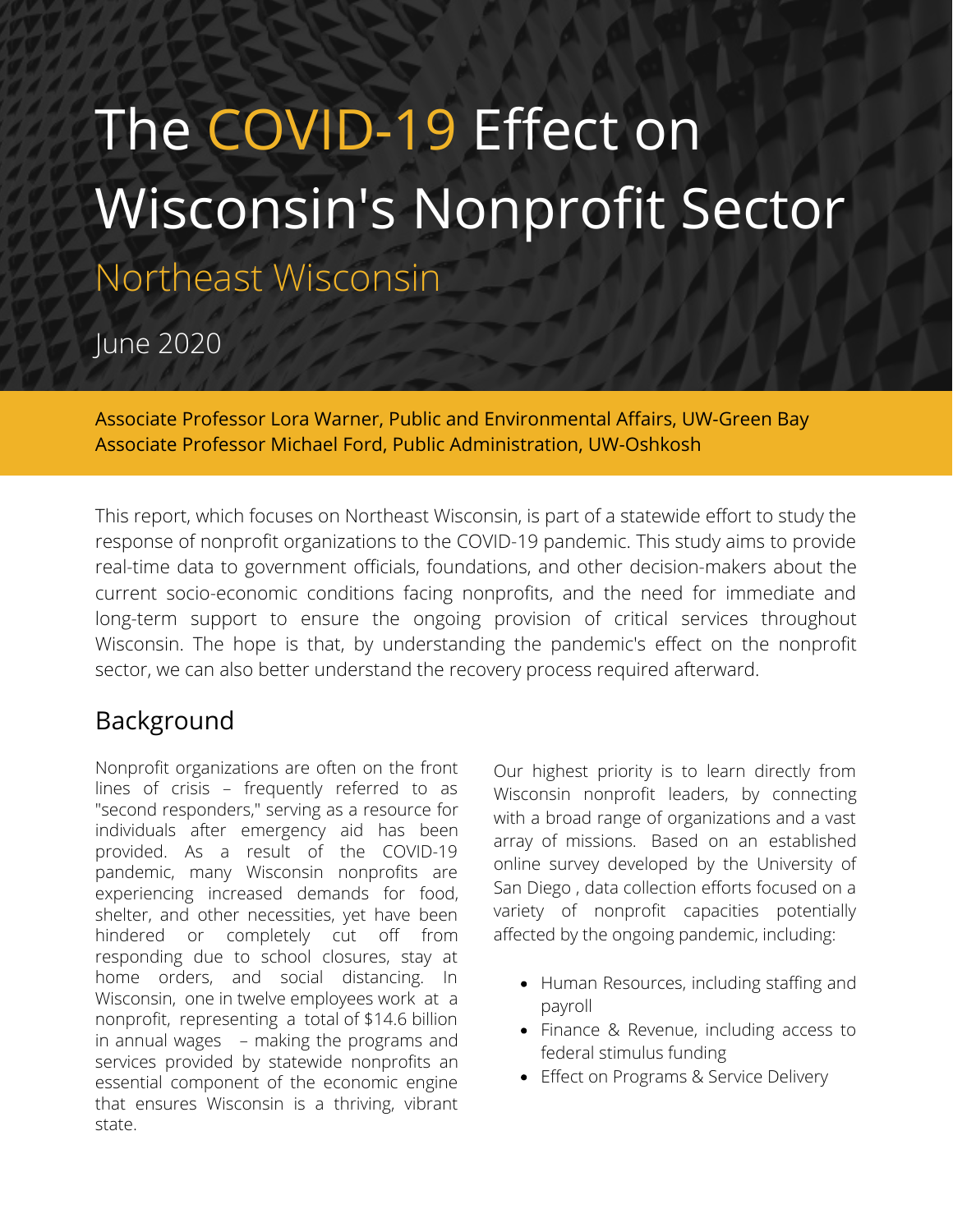The survey also collected information on needed resources, to better understand ways academic and community partners can assist Wisconsin's nonprofit sector through these developing challenges and beyond.

The initial online survey was made available for participation from April 14-29, 2020. Additionally, a series of brief quarterly follow-up surveys will be released throughout 2020 to track change, stimulus funding effectiveness, and overall sector recovery. The intention is to continue the project until it is determined to be no longer necessary. Statewide, 526 nonprofit organizations responded to the survey. One-hundred thirty-nine of these nonprofit organizations were located in Northeast Wisconsin, representing a variety of classifications (with a majority human services) and a crosssection of budgetary sizes, from 31 very large to 24 very small organizations.

#### Table 1: Sector of Nonprofit Respondents from Northeast Wisconsin

| Sector                  | No. of Respondents | <b>Budget Range</b>        | No. of |
|-------------------------|--------------------|----------------------------|--------|
| Human services          | 52                 | Over \$3,000,000           |        |
| Education               | 25                 | \$1,000,001 to \$3,000,000 |        |
| Mutual societal benefit | 17                 | \$500,001 to \$1,000,000   |        |
| Arts culture humanities | 16                 | \$100,001 to \$500,000     |        |
| Health (non-hospital)   | 16                 | Under \$100,000            |        |
| Environment             | 8                  | Total                      |        |
| Other                   | 5                  |                            |        |
| Total                   | 139                |                            |        |

#### Table 2: Budget Range of Nonprofit Respondents from Northeast Wisconsin

| <b>Budget Range</b>        | No. of Respondents |
|----------------------------|--------------------|
| Over \$3,000,000           | 31                 |
| \$1,000,001 to \$3,000,000 | 29                 |
| \$500,001 to \$1,000,000   | 22                 |
| \$100,001 to \$500,000     | 33                 |
| Under \$100,000            | 24                 |
| Total                      | 139                |

# Research Team

Prof. Douglas Ihrke, Executive Director, Helen Bader Institute for Nonprofit Management, UW-Milwaukee Bryce Lord, Associate Director, Helen Bader Institute for Nonprofit Management, UW-Milwaukee Assistant Professor Carol Brunt, Institute for Nonprofit Management, UW-Whitewater Associate Professor Michael Ford, Public Administration, UW-Oshkosh Associate Professor Lora Warner, Public and Environmental Affairs, UW-Green Bay Associate Professor Linnea Laestadius, Public Health, UW-Milwaukee Assistant Professor Kerry Kuenzi, Public and Environmental Affairs, UW-Green Bay Assistant Professor Philip Wagner, Criminal Justice, UW-Parkside Mary Beth Collins, Center for Community & Nonprofit Studies, UW-Madison Amy Hilgendorf, Ph.D., Center for Community & Nonprofit Studies, UW-Madison Debra Karp, Alan E. Guskin Center for Community & Business Engagement, UW-Parkside Sai Sun, Ph.D. Candidate, Urban Studies, UW-Milwaukee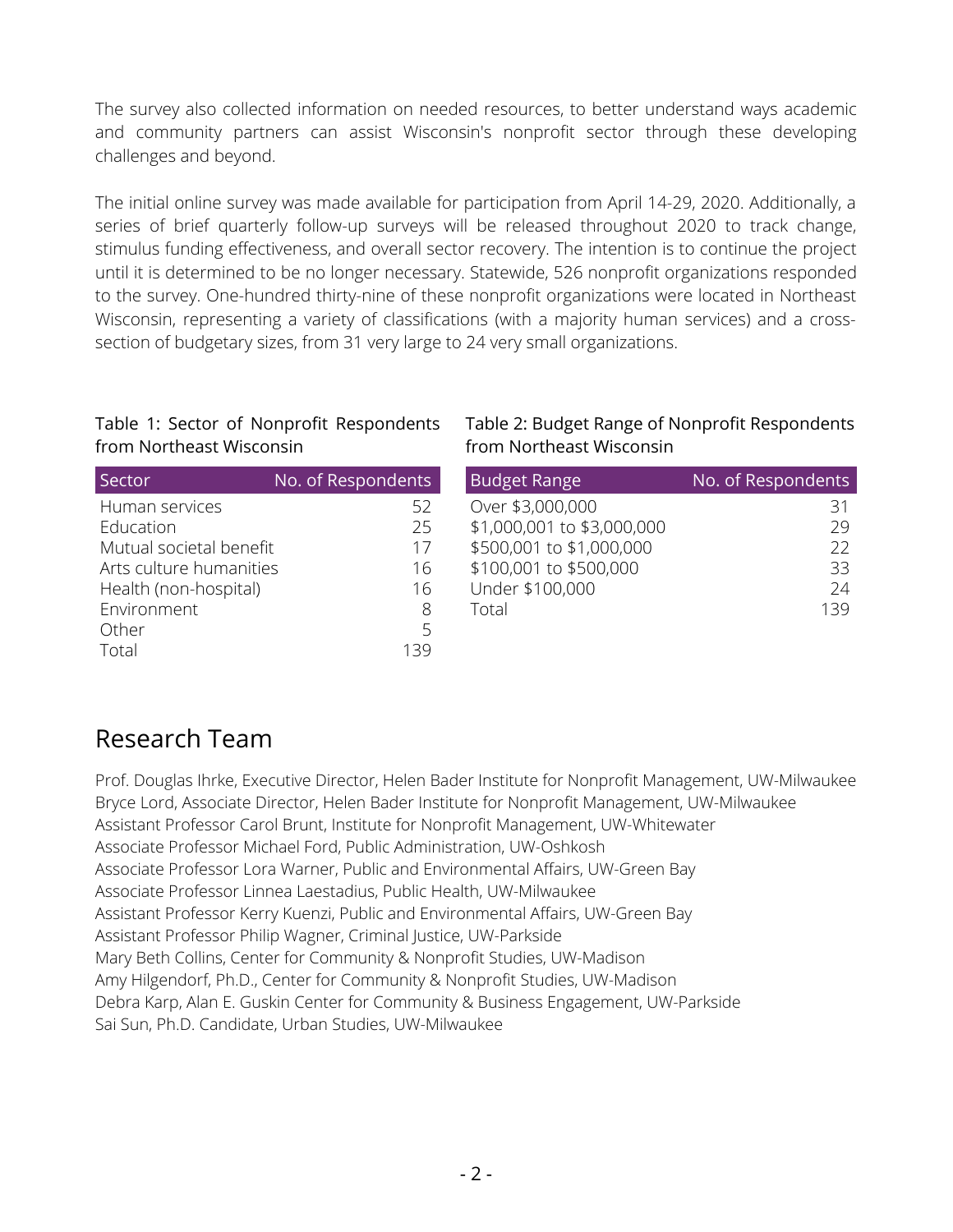#### Human Resources

Nonprofit organizations in Northeast Wisconsin are already reporting significant challenges in the area of human resources. Over half (53%) have reduced staff to some extent and the impact on volunteers is even more dramatic, as 80% have reduced volunteers. While about 18% of organizations report being unlikely to fully fund payroll over the next eight weeks, 78% believe they can do so. There is no indication that concerns about payroll are clustered by organization size or subsector. Overall, it is clear that nonprofits in Northeast Wisconsin are facing human resource challenges, especially regarding the loss of volunteers. However, it is perhaps too soon to see the full impact on human resources in terms of reductions in paid staff.

### Finances

Survey results suggest Northeast Wisconsin nonprofits are facing major financial issues, and are actively working to mitigate those issues where possible. A large majority (80%) indicate planning multiple budget scenarios in light of the crisis. Though there does not appear to be a correlation between nonprofit subsector and proactive budget planning or applications for grant funding, smaller nonprofits with budgets below \$100,000 are comparatively less likely to be outlining multiple budget scenarios. Small nonprofits are also less likely to be applying or eligible for funding under the CARES Act. Though this is still preliminary information, it does raise concern about the viability of smaller nonprofit organizations in the Northeast Wisconsin region moving forward.

Figure 1 shows that a majority of organizations have reached out to donors, although only 20% reported reaching out to major donors 'to a great extent.' Over half have cancelled a major fundraising event or changed it 'to some extent.' Two-thirds are somewhat or greatly concerned about loss of event revenues. Emergency grants (from public and private sources) have been issued by various funders to enable nonprofit organizations to continue to provide services. About one-third of Northeast Wisconsin respondents had received an emergency grant 'to a great extent,' while one-fourth received some and 43% reported no emergency funding.

Although half of the arts organizations were awarded emergency funding (most said to a great extent), only 13% of environmental organizations had received any emergency grant. Smaller organizations were least likely to receive emergency funding: threefourths of the smallest organizations had received no emergency grants, along with half of the organizations with revenues between \$100,000 and \$500,000. A majority of respondents have applied for the Paycheck Protection Program loans under the CARES Act, though smaller numbers of organizations have applied for other potential federal revenue sources.



Figure 1: Fundraising Activities of Respondents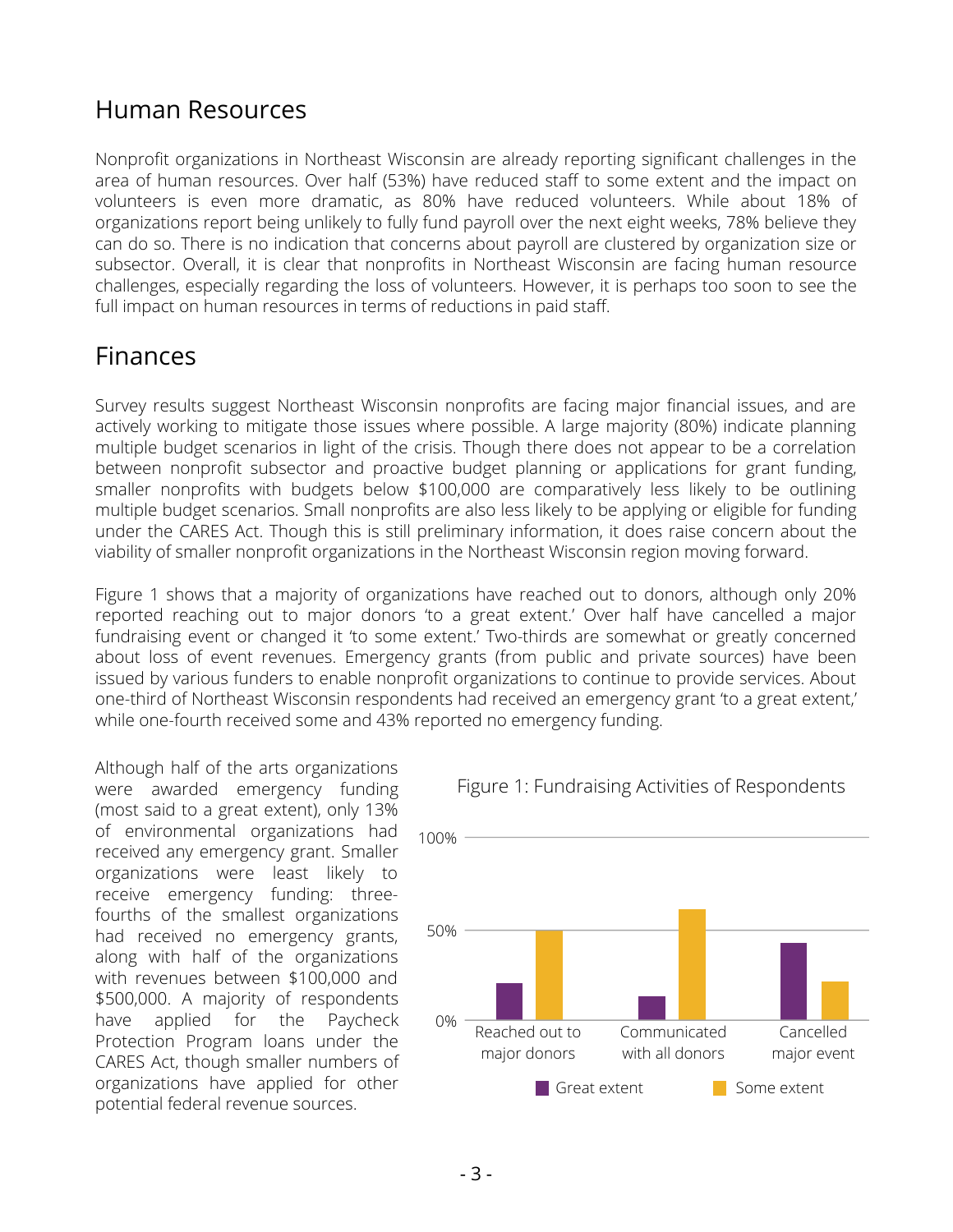## Programs and Services

Nonprofit organizations provide communities with essential support services such as increasing direct services such as shelter and food, mobilizing volunteers and working in partnership with other organizations during natural disasters and emergencies. This pandemic situation was different; because it has been so pervasive and the risk of getting the virus so great, it has limited the role nonprofit organizations can play to mitigate the longer-term disaster. Due to the sudden onset of the COVID-19 pandemic and the state's Safer at Home order, most organizations and businesses had to change delivery of their regular programs and services. In Northeast Wisconsin, only one nonprofit organization reported continuing business as usual. While 13 organizations (9%) were not currently delivering services, Table 3 shows that almost 50% of organizations moderately or severely reduced service delivery. Almost one-third were open but delivering the program very

Table 3: Ability to Deliver Services among Nonprofit Respondents in Northeast Wisconsin

| Not [delivering] at all | 13  | 9%   |
|-------------------------|-----|------|
| Severely reduced        | 42  | 30%  |
| Moderately reduced      | 27  | 19%  |
| Delivered differently   | 42  | 30%  |
| Same as always          |     | 1%   |
| To a greater extent     | 14  | 10%  |
| Total                   | 139 | 100% |
|                         |     |      |

differently. Five arts organizations were providing no services at all, while health and human services organizations reported highest rates of providing services in a very different way.

Almost two-thirds of the organizations (66%) expected that they could adequately provide services for the next 8 weeks, while forty-six organizations (33%) felt that it was somewhat or very unlikely to continue for 8 weeks, including 4 of 8 environmental organizations,

7 of 16 arts organizations, and 10 of 25 education organizations. On the other hand, 38 of 52 (73%) of human services providers were somewhat or very likely to be able to adequately provide services. More than half (57%) of organizations with budgets of \$100,000 to \$500,000 were unlikely to be able to adequately provide services for their clients for eight weeks as well as 42% (10) of those with budgets under \$100,000.

Unfortunately, three in four organizations were somewhat or greatly concerned that they would be unable to address the needs of their vulnerable/hard to reach clients, a rate similar to organizations statewide. In fact, over half of respondents were delivering fewer services to marginalized clients: 29% were delivering drastically less and 23% somewhat less. On the other hand, 28% were delivering more services to this population.

Due to the sudden onset of the COVID-19 pandemic and the state's Safer at Home order, most organizations and businesses had to change delivery of their regular programs and services.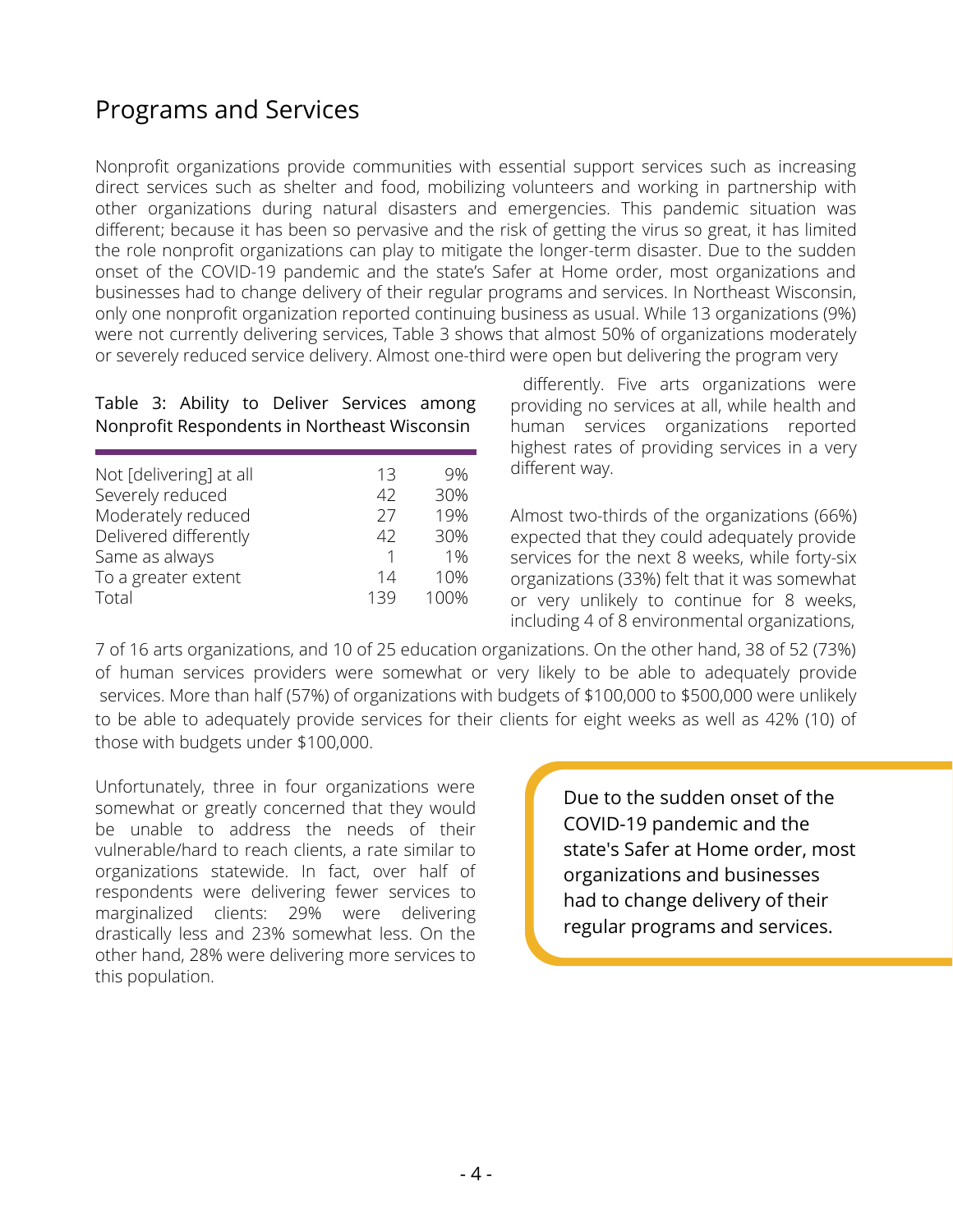## Leadership and Collaboration

The boards of directors bear responsibility for the organization's well-being and ideally, when situations such as this arise, board members show their commitment by stepping up to ensure that the mission continues. In this case, 70% of respondents indicated that the board of directors was prepared to handle the challenges posed by the pandemic. By sector, education, health and mutual aid/civic organizations reported the highest level of confidence, while five of the eight environmental organizations and just under half of arts organizations believed that their boards had been unprepared.

Much like the pandemic has revealed health and economic disparities in U.S. society, it has revealed disparities in the capacity of nonprofit organizations to meet the challenge. An open ended question asked for more detail about specific concerns regarding the board of directors. Typical responses included, "Board members are older adults unfamiliar with technology and software needed to conduct business," "limited board member availability (focusing their energy on their own business [and family])," and "the expectation that staff will manage budget and operational issues." Several wrote about having a board that was too small, that was not engaged, or fundraising concerns:

> *My board does not engage in fundraising AT ALL. I've been trying to get them to step in and develop relationships ….I'll be updating them on procedural changes and asking them to step up and help."*

Similarly, in times of emergency, it is often necessary for organizations to act quickly and to partner with other providers in the area to meet urgent needs. About three-fourths of Northeast Wisconsin nonprofit organizations reported having collaborated with other nonprofits to some extent in response to the pandemic, with 33% reporting a great extent of collaborating. Only half of the smallest revenue organizations had collaborated, the lowest rate by size. Figure 2 shows that health-related (non-hospital) and human service nonprofits were most likely to collaborate while environmental and education nonprofits had the lowest rates.



Figure 2: Percent of NPOs Collaborating with Other NPOs by Sub-sector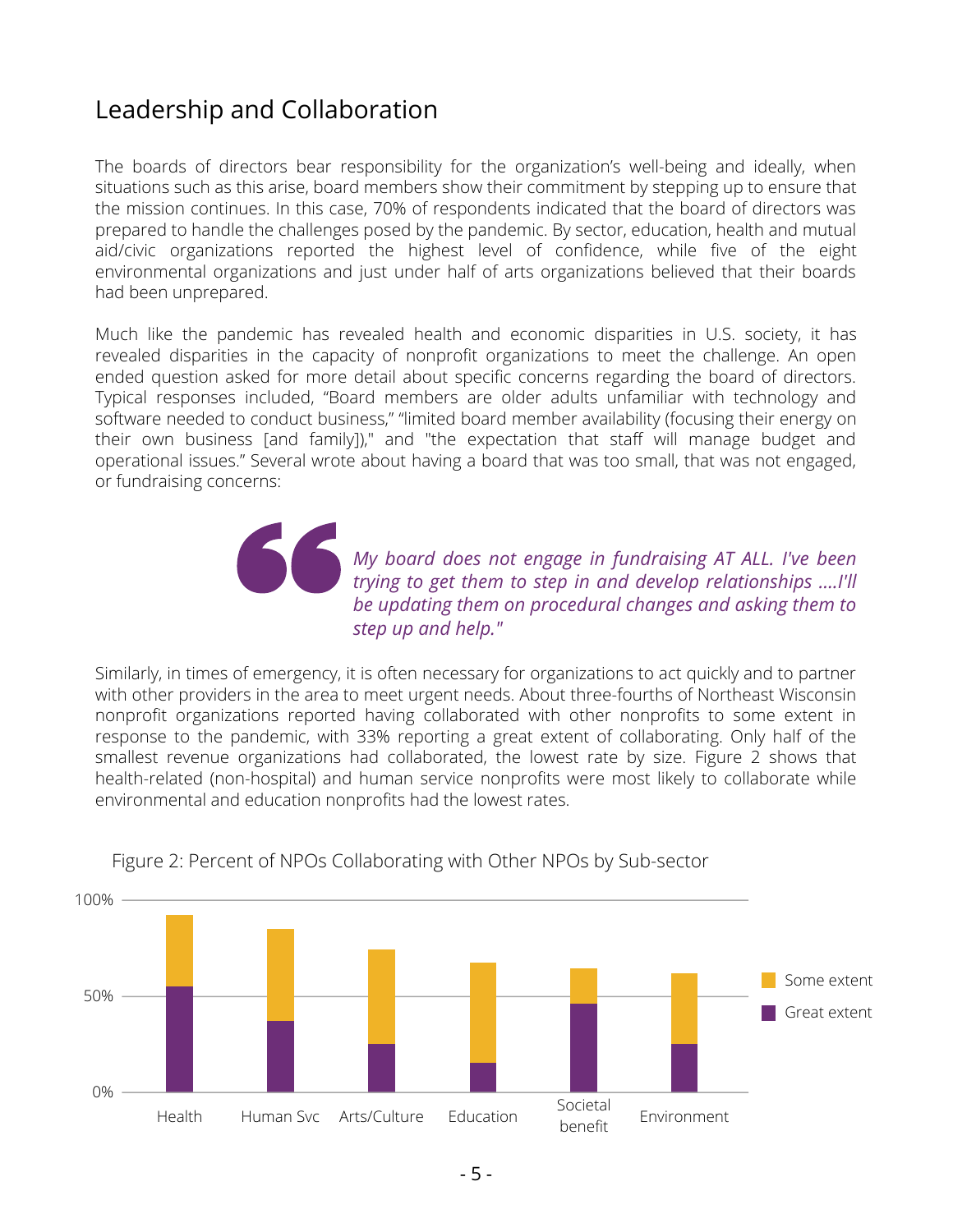At the same time, 57% of nonprofits had collaborated with local government to some extent or more. Human services and education nonprofits had the highest rate of collaborating with local government, while environmental and arts organizations collaborated the least. By far, and as expected, the largest organizations (over \$3 million revenue) indicated collaboration with publicsector organizations at the highest rate. Other than that, there was no apparent relationship between governmental collaboration and size of budget.

#### Resources Needs

We conducted a content analysis of responses to the the question where leaders were free to check all the needs that they felt applied to them. Their responses mirrored the statewide results. Figure 3 shows that there are several actions that nonprofit organization leaders recommend: share the results of this work with corporations, governments and funders (83 responses); help NPOs to re-evaluate fundraising (75 responses); and assist them with effectively sharing their message with the community (63 responses).

Figure 3: What could academic and community partners assist you with the most? (check all that apply)